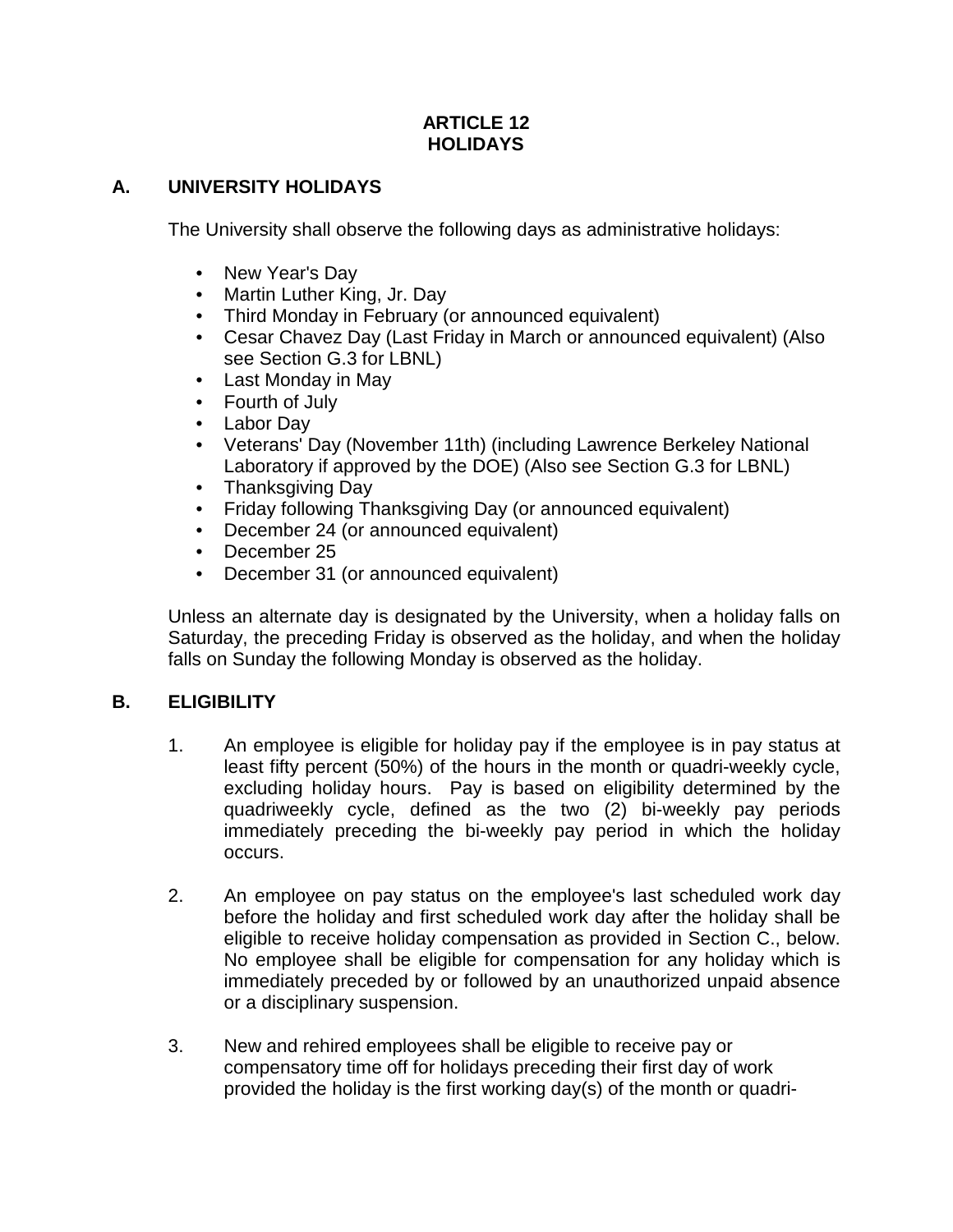weekly cycle.

- 4. A terminating employee shall be eligible to receive pay for holidays immediately following the employee's last day of work provided the holiday is the last working day(s) of the month or quadri-weekly cycle. Pay is based on eligibility determined by the quadriweekly cycle, defined as the two (2) bi-weekly pay periods immediately preceding the bi-weekly pay period in which the holiday occurs.
- 5. An eligible employee who is on approved leave without pay or temporary layoff for a period of not more than twenty (20) calendar days, including holidays, shall be eligible to receive pay for any holiday occurring during that period.

## **C. HOLIDAY TIME/PAY**

## 1. **Compensation For Holidays Not Worked**

- a. An eligible full-time employee shall receive eight (8) hours of holiday pay, regardless of the number of hours in her/his shift, and regardless of whether or not it was worked, except as provided in Section B. 2. above.
- b. An eligible part-time employee shall receive proportionate holiday pay, up to the maximum of eight (8) hours per holiday, as provided in Section B.2., above. Such holiday pay is calculated on the number of hours in pay status in the month or quadri-weekly cycle in which the holiday falls, excluding holiday hours.
- c. A full time employee on an alternate work schedule who is normally scheduled to work more than eight (8) hours on the day on which the holiday is observed shall be allowed to make up the difference between the eight (8) hours of holiday pay and the employee's normally scheduled hours by one of the following methods, in the workweek in which the holiday falls:
	- 1) use of vacation time, subject to the provisions of Article 43 Vacation;
	- 2) use of compensatory time, subject to the provisions of Article 13- Hours of Work; or
	- 3) working additional straight time hours scheduled at the sole discretion of the University.

## 2. **Compensation For Holidays Worked**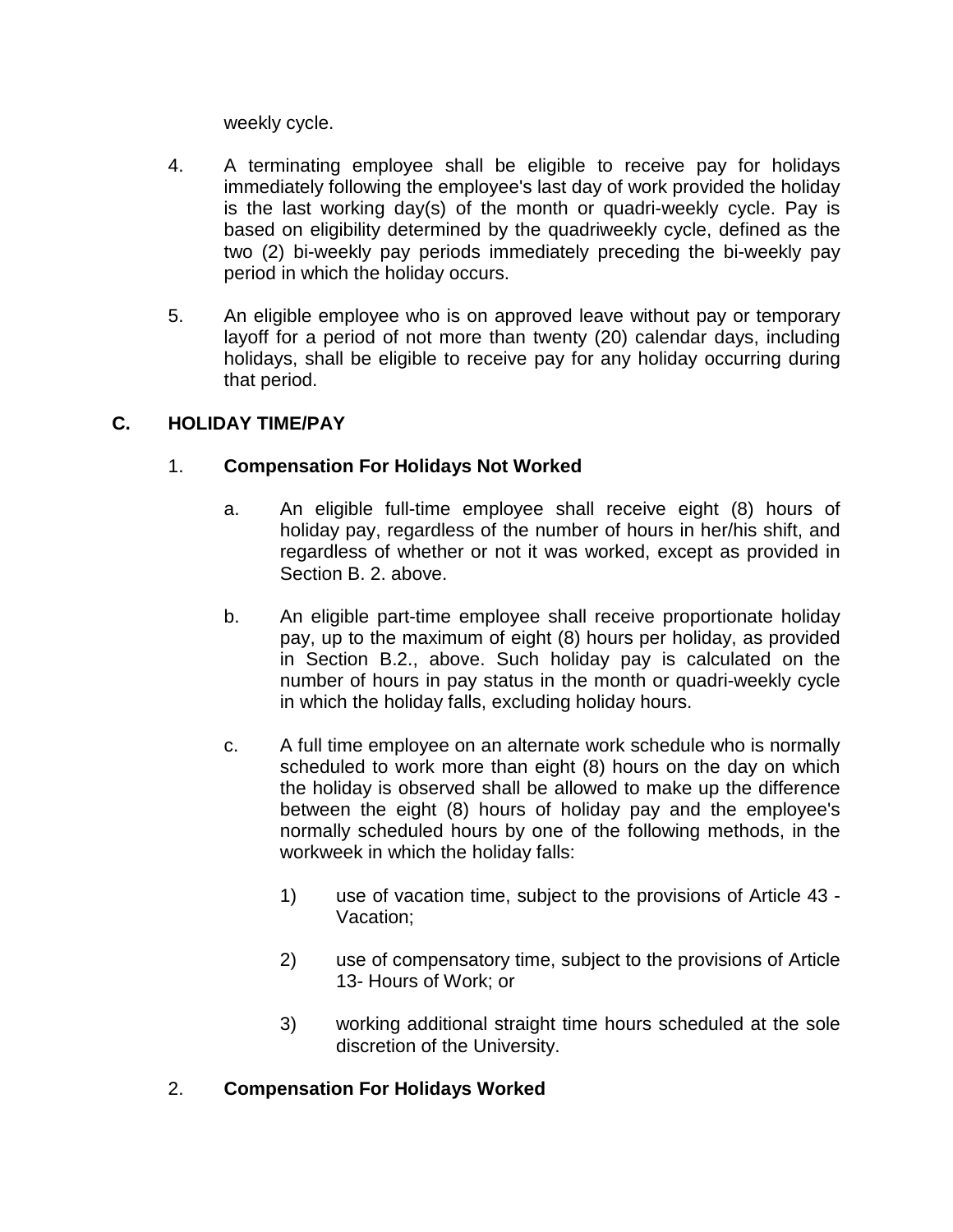- a. With the exception of the provisions in Section C.2.b., below, an employee required to work on a holiday listed above shall be paid at the employee's regular straight-time rate of pay for the hours actually worked. In addition, an eligible employee shall receive either compensatory time off or holiday pay at the option of the University at the regular straight-time rate, including any shift differential.
- b. An employee shall be paid at the rate of time and one-half times (1 1/2) regular pay for hours actually worked on Fourth of July, Labor Day, Memorial Day, December 25th, Thanksgiving Day**,** and New Years Day, and no alternate dates may be designated by the University.
- c. A full time employee may be required to actually work her/his normally scheduled number of work days, excluding the holiday(s), at the straight time rate during weeks in which a holiday(s) occurs. In the event an employee is required to work her/his scheduled number of days on four (4) or more such weeks in a calendar year, the holiday hours in the fourth (4th) holiday week and beyond shall be counted as hours worked. This provision does not apply to employees who are employed to cover only weekend or only holiday schedules.

#### **D. RELIGIOUS OBSERVANCE**

By charging time off to vacation, compensatory time off, or leave without pay, an employee may observe a special or religious holiday if the University determines that work schedules permit. Such requests shall not be unreasonably denied.

#### **E. RESTRICTIONS**

- 1. In the administration of the provisions of this Article there shall be no duplication, pyramiding, or compounding of any premium wage payments provided herein with any other wage payments provided in any other provision of the Agreement.
- 2. Holiday pay shall not count as time worked for the purpose of calculating overtime, except as provided in Section C.2., above.

# **F. MAJOR HOLIDAYS**

Major holidays are designated for scheduling purposes, only. Major holidays are defined as the two (2) day holiday period for Thanksgiving, December 25 and January 1. The University will guarantee each member of the bargaining unit the